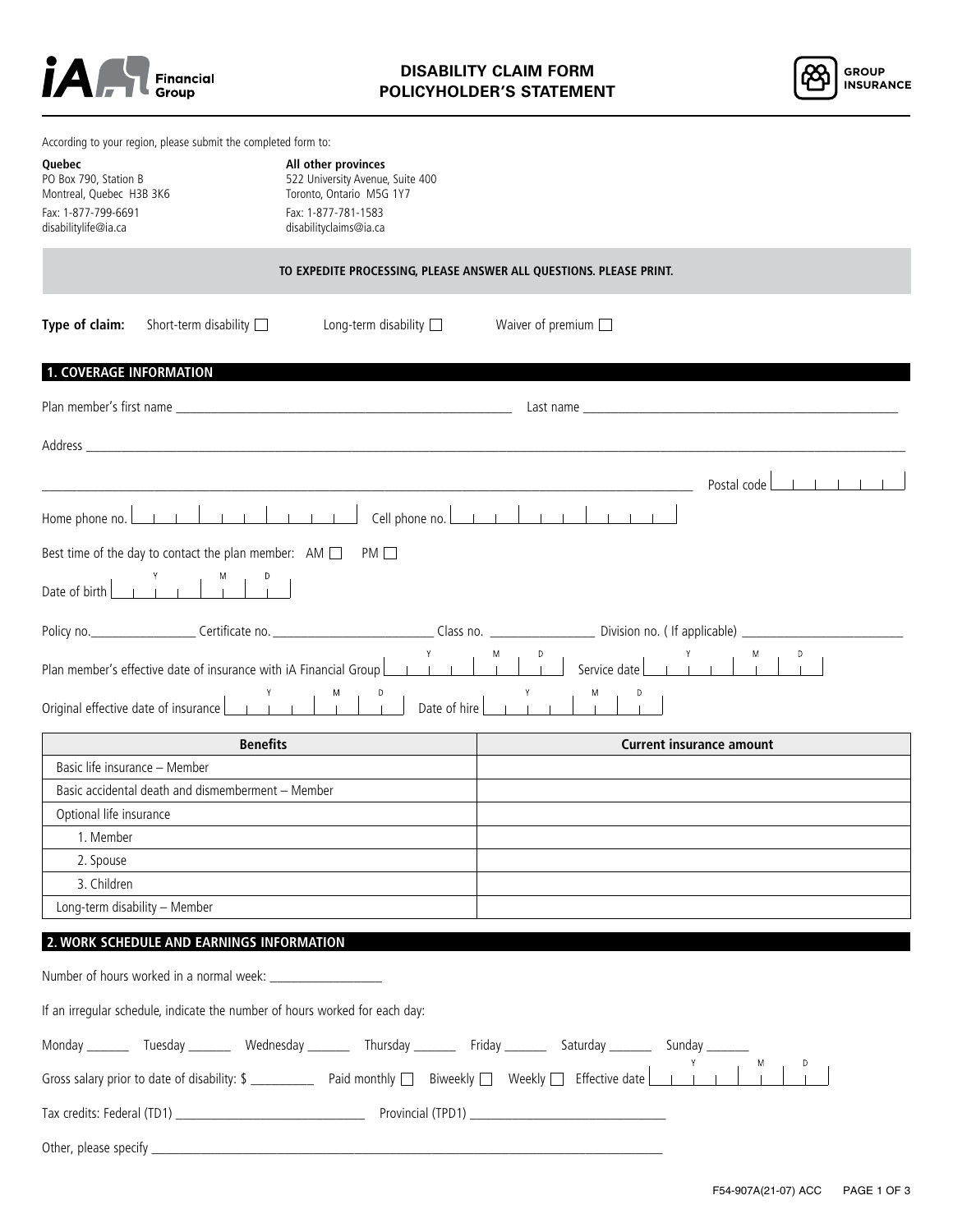| During the period of disability, has or will the plan member receive:                                                                                                                                                          |                          |                                                     |        |        |                   |
|--------------------------------------------------------------------------------------------------------------------------------------------------------------------------------------------------------------------------------|--------------------------|-----------------------------------------------------|--------|--------|-------------------|
| Statutory holiday pay and Macation pay and Pay for sick days and Other and Macadian and Communication of Macation pay and Pay for sick days and Other and Macadian and Macadian and Macadian and Macadian and Macadian and Mac |                          |                                                     |        |        |                   |
|                                                                                                                                                                                                                                |                          |                                                     |        |        |                   |
| Are you able to accommodate: A gradual return to work □ Modified duties □                                                                                                                                                      |                          |                                                     |        |        |                   |
| 3. EMPLOYMENT INFORMATION                                                                                                                                                                                                      |                          |                                                     |        |        |                   |
| $\begin{array}{c c c c c c} \mathsf{Y} & \mathsf{M} & \mathsf{D} \\ \hline & \mathsf{I} & \mathsf{I} & \mathsf{I} \end{array}$<br>Last day worked                                                                              |                          | Date returned to work (if applicable) <b>Lating</b> |        |        |                   |
| Accident at work Yes □ No                                                                                                                                                                                                      |                          |                                                     |        |        |                   |
| Was an accident report filed with WSIB, CSST, Worksafe BC, etc.? Yes $\Box$ No $\Box$ Date filed $\Box$                                                                                                                        |                          |                                                     |        |        |                   |
| On the date the disability commenced was the employee: On vacation $\Box$ Laid off $\Box$ On paid leave $\Box$ On unpaid leave $\Box$                                                                                          |                          |                                                     |        |        |                   |
|                                                                                                                                                                                                                                |                          |                                                     |        |        |                   |
| If returned to work please specify: Full time $\Box$ Part time $\Box$ Regular duties $\Box$ Modified duties $\Box$                                                                                                             |                          |                                                     |        |        |                   |
| On the date the plan member last worked, what was the member's:                                                                                                                                                                |                          |                                                     |        |        |                   |
|                                                                                                                                                                                                                                |                          |                                                     |        |        |                   |
|                                                                                                                                                                                                                                |                          |                                                     |        |        |                   |
| If the plan member changed jobs or assignments during the 12 months immediately before the last day worked, describe the previous position and provide the reason(s)<br>for the change in job.                                 |                          |                                                     |        |        |                   |
|                                                                                                                                                                                                                                |                          |                                                     |        |        |                   |
|                                                                                                                                                                                                                                |                          |                                                     |        |        |                   |
|                                                                                                                                                                                                                                |                          |                                                     |        |        |                   |
| 4. WORK DEMANDS INFORMATION                                                                                                                                                                                                    |                          |                                                     |        |        |                   |
| Please complete or attach a physical demands analysis (PDA)<br>During the plan member's normal routine, what percentage of time is he or she required to lift or carry:                                                        |                          |                                                     |        |        |                   |
|                                                                                                                                                                                                                                | Never                    | $1 - 25%$                                           | 26-50% | 51-75% | 76-100%           |
| More than 10lbs/4.5 kg                                                                                                                                                                                                         | L                        |                                                     |        |        | $\Box$            |
| More than 20lbs/9.1 kg                                                                                                                                                                                                         | L                        |                                                     |        |        | $\vert \ \ \vert$ |
| More than 50lbs/22.7kg                                                                                                                                                                                                         | $\overline{\phantom{0}}$ |                                                     |        |        | $\mathsf{L}$      |